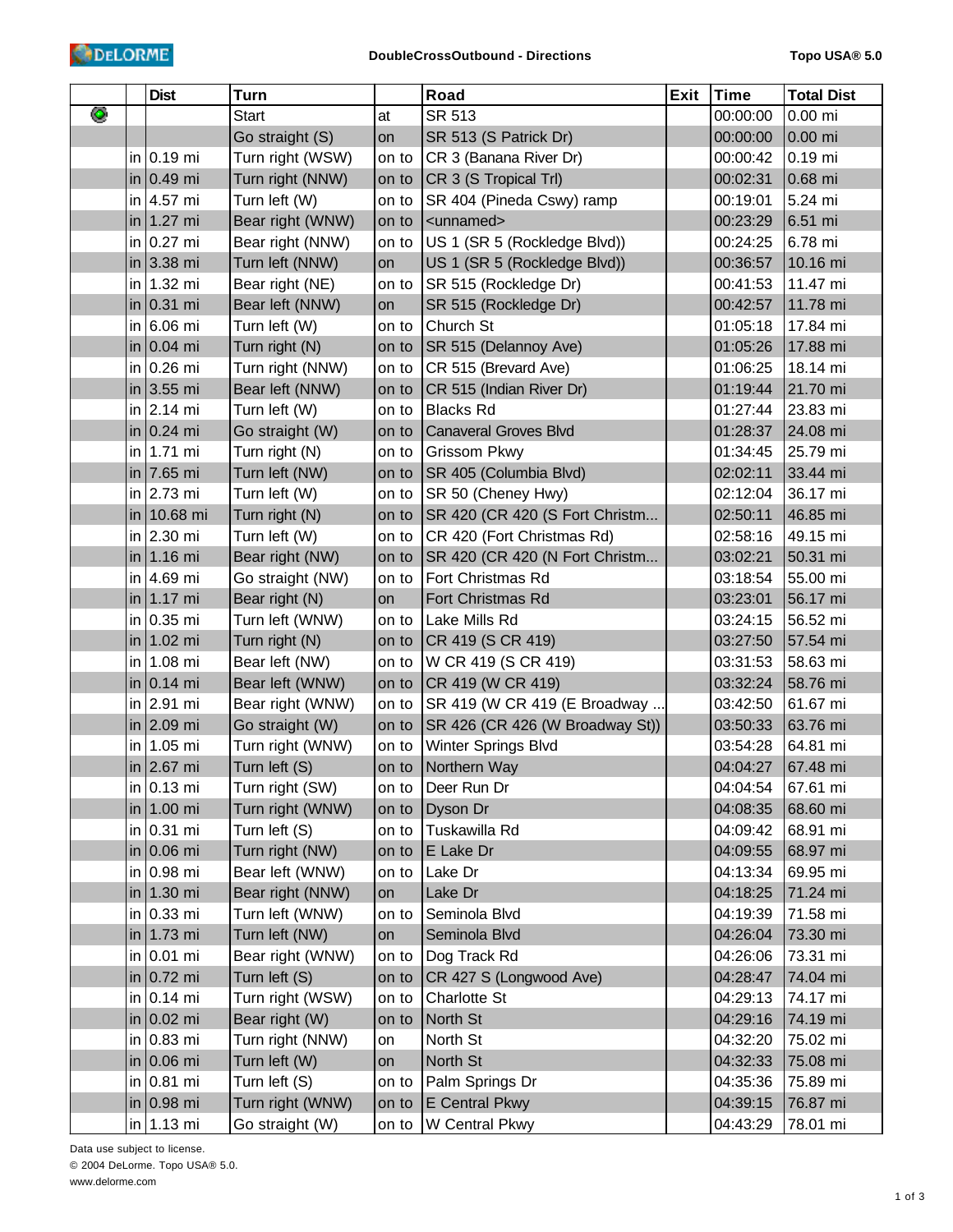|     | <b>Dist</b>           | <b>Turn</b>      |       | Road                          | Exit | <b>Time</b> | <b>Total Dist</b> |
|-----|-----------------------|------------------|-------|-------------------------------|------|-------------|-------------------|
|     |                       | Go straight (W)  | on to | W Central Pkwy                |      | 04:43:29    | 78.01 mi          |
|     | in $0.75$ mi          | Turn right (N)   | on to | Montgomery Rd                 |      | 04:46:17    | 78.75 mi          |
| in. | 0.69 mi               | Turn left (W)    | on to | Jamestown Blvd                |      | 04:48:52    | 79.45 mi          |
|     | in   1.10 mi          | Turn left (S)    | on to | <b>SR 434</b>                 |      | 04:52:59    | 80.55 mi          |
|     | in $0.21$ mi          | Turn right (W)   | on to | Sand Lake Rd                  |      | 04:53:45    | 80.75 mi          |
|     | in   $1.92$ mi        | Turn right (N)   | on to | Hunt Club Blvd                |      | 05:00:52    | 82.67 mi          |
|     | in 0.49 mi            | Turn left (NW)   | on to | W Wekiva Trl                  |      | 05:02:42    | 83.16 mi          |
|     | in $0.31$ mi          | Turn left (W)    | on to | Canterclub Trl                |      | 05:03:51    | 83.47 mi          |
|     | in 0.96 mi            | Turn left (W)    | on to | N Wekiwa Springs Rd           |      | 05:07:22    | 84.42 mi          |
|     | in $ 2.75$ mi         | Turn left (S)    | on to | CR 435 (N Park Ave)           |      | 05:17:41    | 87.18 mi          |
| in  | $ 0.11 \text{ mi} $   | Turn right (W)   | on to | E Myrtle St                   |      | 05:18:06    | 87.29 mi          |
|     | in $0.13$ mi          | Bear right (W)   | on to | W Myrtle St                   |      | 05:18:32    | 87.42 mi          |
|     | in 0.10 mi            | Turn left (S)    | on to | N Lake Ave                    |      | 05:18:55    | 87.52 mi          |
|     | in $0.34$ mi          | Turn right (W)   | on to | W Orange St                   |      | 05:20:10    | 87.86 mi          |
|     | in $0.24$ mi          | Bear right (NW)  | on to | Old Dixie Hwy                 |      | 05:21:03    | 88.11 mi          |
|     | in $ 2.29$ mi         | Bear left (W)    | on to | W Highland Ave                |      | 05:29:39    | 90.40 mi          |
|     | in 0.40 mi            | Turn right (N)   | on to | CR 437 (Plymouth Sorrento Rd) |      | 05:31:05    | 90.80 mi          |
|     | in $2.34$ mi          | Turn left (W)    | on to | W Ponkan Rd                   |      | 05:39:26    | 93.14 mi          |
|     | in $ 2.08$ mi         | Turn right (W)   | on to | Round Lake Rd                 |      | 05:46:44    | 95.22 mi          |
|     | in $ 4.20$ mi         | Go straight (W)  | on to | Duda Rd                       |      | 06:01:33    | 99.42 mi          |
|     | in $0.61$ mi          | Turn left (SSW)  | on to | <b>CR 448A</b>                |      | 06:03:47    | 100.04 mi         |
|     | in $0.55$ mi          | Turn right (WSW) | on to | <b>CR 48</b>                  |      | 06:05:50    | 100.58 mi         |
| in. | 3.81 mi               | Go straight (W)  | on to | Florida Ave                   |      | 06:19:29    | 104.40 mi         |
|     | in $0.25$ mi          | Turn left (S)    | on to | Van Buren St                  |      | 06:20:22    | 104.65 mi         |
|     | in $0.25$ mi          | Turn right (W)   | on to | Kansas Ave                    |      | 06:21:14    | 104.90 mi         |
|     | in $0.29$ mi          | Turn left (SSW)  | on to | CR 561 (Monroe St)            |      | 06:22:15    | 105.19 mi         |
| in. | 4.35 mi               | Turn left (SE)   | on to | Sugarloaf Mountain Rd         |      | 06:37:40    | 109.54 mi         |
|     | in   $1.69$ mi        | Turn left (E)    | on    | Sugarloaf Mountain Rd         |      | 06:43:28    | 111.23 mi         |
|     | in 1.00 mi            | Turn right (S)   | on    | Sugarloaf Mountain Rd         |      | 06:46:59    | 112.23 mi         |
|     | in   $1.09$ mi        | Turn right (WNW) | on to | <b>CR 561A</b>                |      | 06:50:47    | 113.32 mi         |
| in  | $0.10$ mi             | Turn left (S)    | on to | Triple e Rd                   |      | 06:51:09    | 113.42 mi         |
|     | in $ 2.39$ mi         | Go straight (SW) | on to | <unnamed></unnamed>           |      | 06:59:34    | 115.81 mi         |
|     | in 1.37 mi            | Turn left (S)    | on to | Turkey Farm Rd                |      | 07:04:23    | 117.18 mi         |
|     | in $0.18$ mi          | Turn right (WSW) | on to | <b>Brimming Lake Rd</b>       |      | 07:05:01    | 117.36 mi         |
|     | in 0.51 mi            | Bear right (S)   | on to | <unnamed></unnamed>           |      | 07:06:49    | 117.87 mi         |
|     | in $0.04$ mi          | Turn right (W)   | on to | CR 50 (Old Highway 50 W)      |      | 07:06:57    | 117.92 mi         |
|     | in $0.18$ mi          | Turn left (S)    | on to | Mohawk Rd                     |      | 07:07:35    | 118.10 mi         |
|     | in $0.25$ mi          | Turn right (W)   | on to | South Ave                     |      | 07:08:28    | 118.35 mi         |
|     | in 0.09 mi            | Turn left (S)    | on to | Hatteras Ave                  |      | 07:08:46    | 118.44 mi         |
|     | in $0.25$ mi          | Turn right (W)   | on to | Mohawk Rd                     |      | 07:09:38    | 118.69 mi         |
|     | in 0.46 mi            | Turn left (S)    | on to | Grand Hwy                     |      | 07:11:21    | 119.15 mi         |
|     | in 1.51 mi            | Turn right (W)   | on to | Hook St                       |      | 07:17:01    | 120.67 mi         |
|     | in 0.30 mi            | Turn left (SSW)  | on to | The Cres                      |      | 07:18:07    | 120.96 mi         |
|     | $\ln 0.21 \text{ mi}$ | Turn left (SW)   | on to | Lakeshore Dr                  |      | 07:18:53    | 121.17 mi         |
|     | in 5.45 mi            | Turn left (SW)   | on to | CR 561                        |      | 07:38:16    | 126.62 mi         |
|     | in $6.20$ mi          | Turn left (S)    | on to | <b>SR 33</b>                  |      | 08:00:08    | 132.82 mi         |
|     | in 6.06 mi            | Turn right (WSW) | on to | Greenpond Rd                  |      | 08:21:31    | 138.88 mi         |
|     | in $3.99$ mi          | Bear right (SW)  | on to | Rockridge Rd                  |      | 08:35:33    | 142.86 mi         |
|     | in 11.58 mi           | Turn right (NW)  | on to | Ponderosa Ln                  |      | 09:16:26    | 154.45 mi         |

Data use subject to license. © 2004 DeLorme. Topo USA® 5.0. www.delorme.com